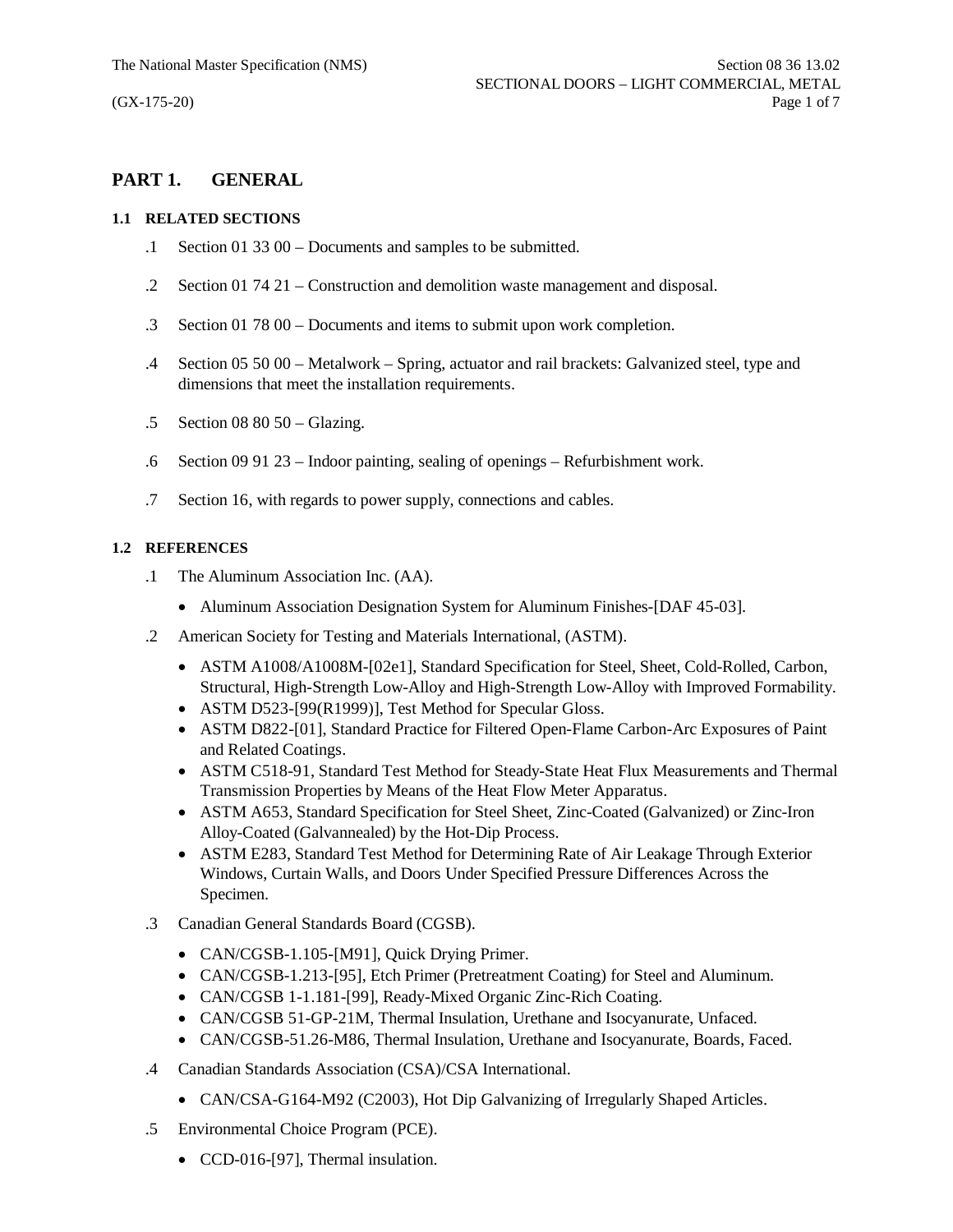- · CCD-047a-[98], Coatings, paints.
- · CCD-048-[95], Recycled water-borne surface coatings.

## **1.3 DESCRIPTION OF THE WORKS**

- .1 Design requirements
	- Exterior doors and associated rails shall be designed to withstand a wind load of 1 kPa, with a deflection in the horizontal plane that does not exceed 1/240 of the width of the door opening. They shall be designed to comply with industry standards (DASMA).
	- Sectional doors shall have a thermal resistance value (RSI) of 2.81, according to standard ASTM C-518-91.
	- The doors and associated rails shall be designed to withstand at least 1 000 operating cycles per year and shall have a global lifetime of 10 years.

### **1.4 DOCUMENTS/SAMPLES TO SUBMIT**

- .1 Specification sheets
	- · Submit the products' specification sheets and the manufacturer's data and documentation in accordance with Section 01 33 00.
- .2 Shop drawings
	- Submit the required shop drawings in accordance with Section 01 33 00 Documents and samples to be submitted.
	- · Shop drawings shall indicate: the door type, dimensions and service specifications; the materials; the type of operating mechanism; the location and details of the glazing; the details of hardware and accessories; and the required clearances and electrical connections.
- .3 Submit the installation instructions provided by the manufacturer.

## **1.5 DOCUMENTS/ITEMS TO SUBMIT UPON WORK COMPLETION**

.1 Provide the instructions required for the operation and maintenance of overhead doors and their hardware parts, and include them into the manual specified in Section 01 78 00 – Documents and items to submit upon work completion.

#### **1.6 QUALITY ASSURANCE**

- .1 Test reports: Submit test reports certifying that the products, materials and equipment comply with the physical characteristics and performance criteria laid down in the provisions.
- .2 The manufacturer shall have an established program of quality control such as ISO-9001:2008.
- .3 The installation work shall be carried out by a company with recognized experience in the specified type of product.

### **1.7 WASTE MANAGEMENT AND DISPOSAL**

- .1 Separate and recycle waste materials in accordance with Section 01 74 21 Construction and demolition waste management and disposal, as well as the requirements laid out in the waste reduction plan.
- .2 Remove all packaging materials from site and route them to appropriate recycling facilities.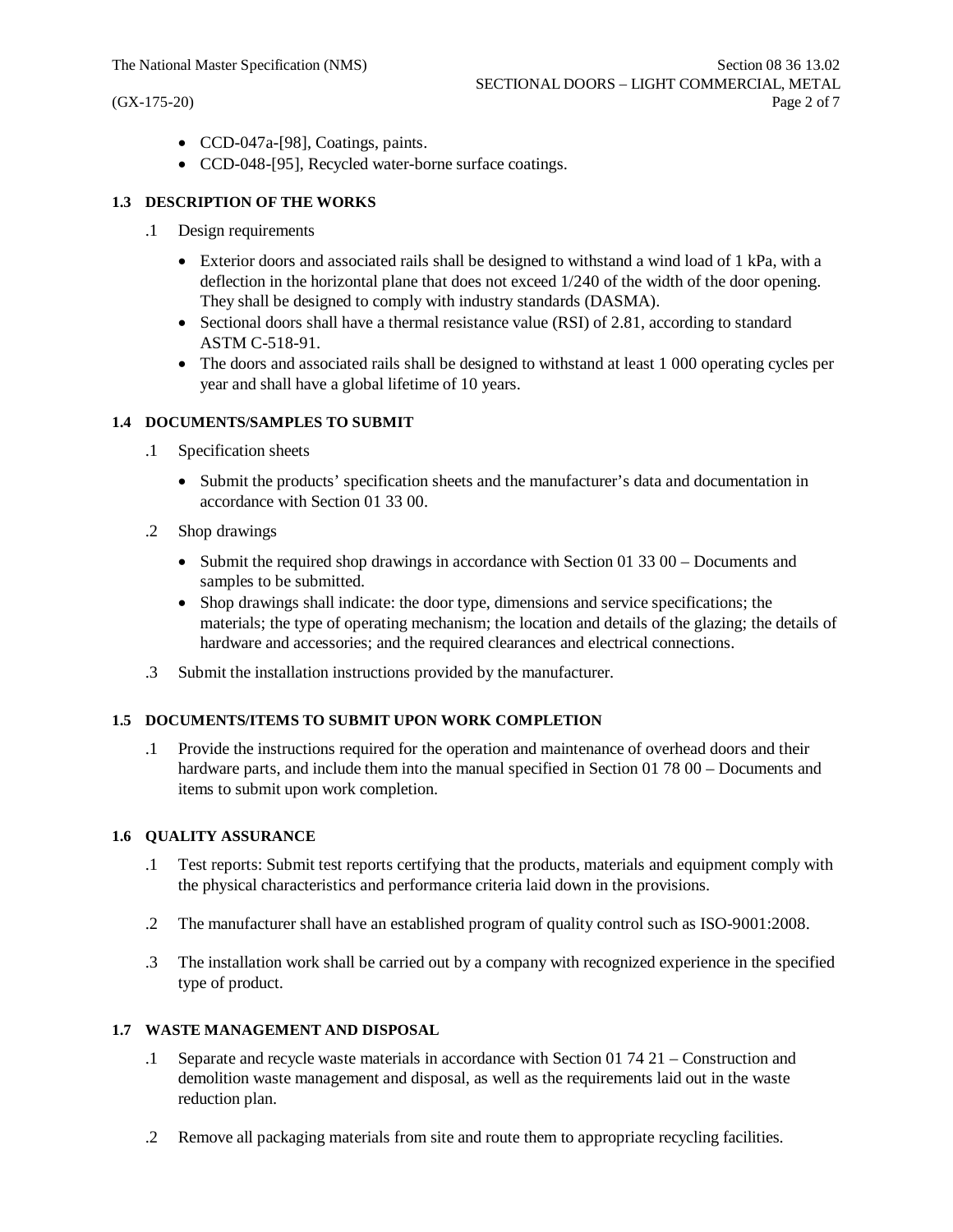- .3 Place corrugated cardboard, polystyrene and plastic packaging materials in the appropriate on-site recycling bins in accordance with the waste management program in effect on the site.
- .4 Route unused metal wiring and items to a metal recycling facility approved by professionals.
- .5 Route unused paint products to an authorized collection site for hazardous materials approved by professionals.
- .6 It is prohibited to dump unused paint products in the sewer, in a stream, in a lake, on the ground or any other place where it might pose a risk to health or the environment.
- .7 Unused or damaged glazing materials are not recyclable and are excluded from municipal recycling programs.

### **1.8 MAINTENANCE**

- .1 Replacement equipment and materials
	- Provide the required spare parts in accordance with Section 01 78 00 Documents and items to submit upon work completion.
	- Provide the following spare parts for up-and-over sectional doors:
		- .1 Panels;
		- .2 Rollers;
		- .3 Weatherstripping;
		- .4 Springs.
	- Store the equipment at the specified location. Identify each item by associating it with the relevant door.

## **PART 2. PRODUCTS**

#### **2.1 MATERIALS AND EQUIPMENT**

- .1 Galvanized steel plate: Commercial grade, with Z275 zinc coating.
- .2 Steel plate: Commercial grade, complying with standard ASTM A1008/A1008M, type (E), surface-mounted, with woodgrain or smooth finish.
- .3 Aluminum profiles: AA6063-T5 alloy of the Aluminum Association.
- .4 Primer paint: Complying with standard CGSB-1.181, for galvanized steel works.
- .5 Thermal insulation: Complying with design and environmental requirements.
- .6 Glazing: Complying with design requirements.

## **2.2 DOORS**

- .1 The doors shall be the GX-175-20 model, as manufactured by Portes Garex.
- .2 Polyurethane foam insulation, without CFC & HCFC at a density of 40.4 kg/m<sup>3</sup>. The insulation shall comply with the standard ONGC 51-GP-21M & 51.26-M86.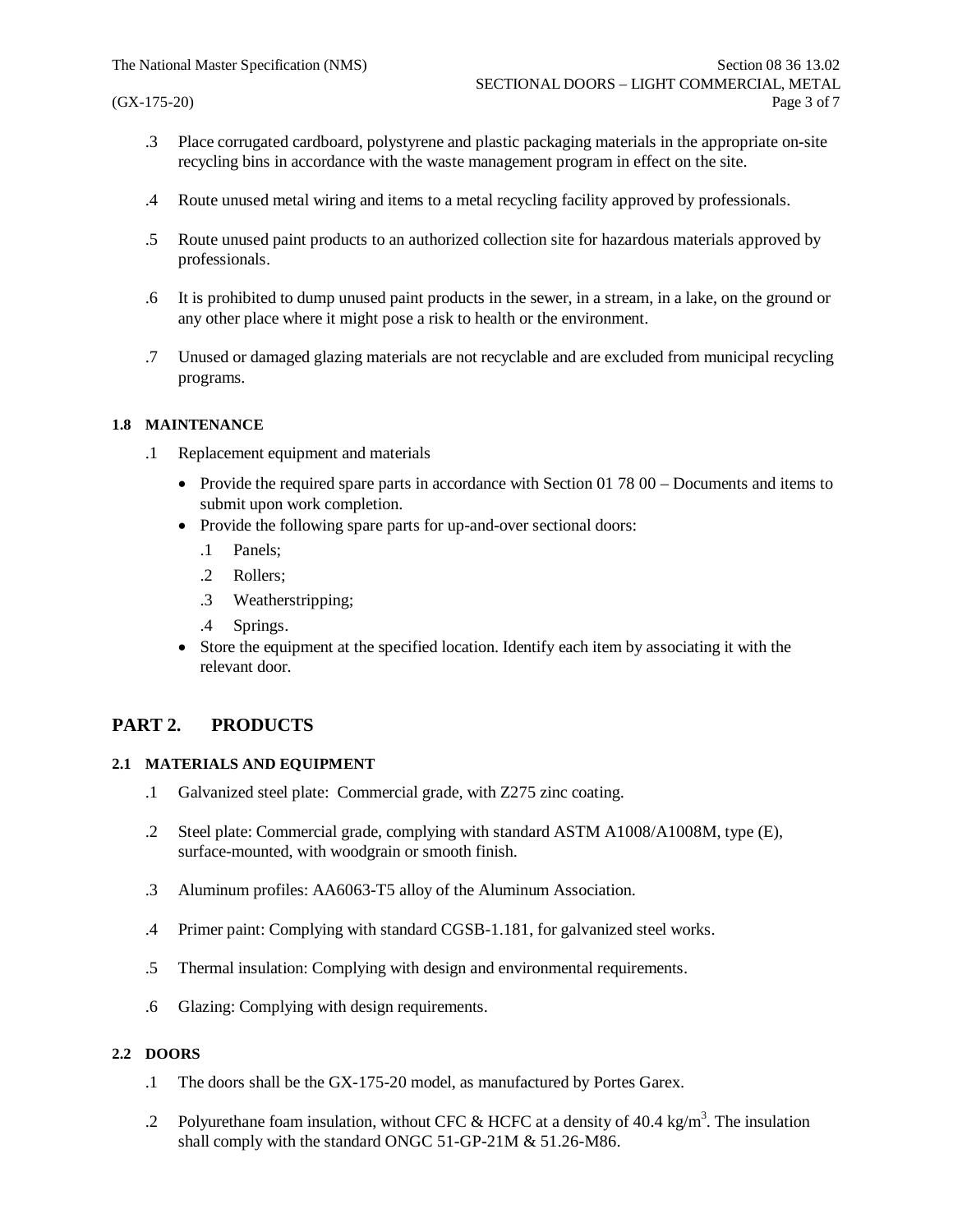- .3 Panels: Made of 26-gauge rolled steel panels fitted with 26-gauge steel reinforcement bars. Panels shall be 45 mm thick and have a woodgrain or smooth finish with 4 horizontal grooves.
- .4 Windows: 3 mm double-glazed sealed units mounted on a stainless steel spacer. Glazing shall be inserted into a PVC frame. The size and number of windows shall conform to the specifications.
- .5 Glazed panels: 3 mm double-glazed sealed units mounted on a stainless steel spacer. Glazing shall be inserted into a 1.73 mm thick tubular aluminum profile, which shall be white, black or naturally coloured anodized aluminum.
- .6 Assembly of the various parts: Arc or spot welding, riveting, or by means of adhesive and screws.
- .7 Primer paint: Doors shall be manufactured from prepainted steel parts.

## **2.3 PREFINISHED STEEL PLATE**

- .1 Prefinished steel plate, factory-coated with a layer of polyester.
	- Colour: white.
	- Specular gloss: 30 units minimum, with a tolerance of  $\pm$  5 units, according to the standard A-653, CS type B.
	- · Thickness of the paint layer: At least 20 micrometres.
	- Resistance to weathering: 10 years.

## **2.4 WEATHERSTRIPPING**

- · **PVC** weatherstripping, full width at the top and bottom of each section to ensure thermal breakage and airtightness according to standard ASTM E-283.
- · U-shaped extruded neoprene weatherstripping, full width, to install at the bottom of the doors in a **PVC or aluminum** extrusion.
- · 65 mm flexible weatherstripping installed on top of the upper panel using a **PVC or aluminum** moulding.
- · Extruded weatherstripping made of **PVC, commercial aluminum or aluminum screw cover** and high-quality vinyl for intense cold, to install on the side and top bars of the door frames, in accordance with the manufacturer's specifications. The weatherstripping colour shall be selected from the manufacturer's standard colours

## **2.5 TYPE OF DOOR OPERATION**

- .1 Doors shall be equipped with the following accessories depending on the type of door operation.
	- Manual operation: Two handles installed inside.
	- · Mechanical operation: **chain pick, chain hoist.**

## **2.6 LIGHT INDUSTRIAL HARDWARE**

- .1 Guiding rails: **Standard configuration, for door opening with low headroom, elevation, vertical or roof pitch**, 50 mm in width, galvanized steel at least 1.99 mm (14 gauge) thick, bare metal.
- .2 Guiding rail brackets: Continuous or galvanized steel angle, 1.99 mm (14 gauge) thick, bare metal.
- .3 Balancing springs: 10 000-cycle oil-tempered heavy duty torsion springs, fitted with brackets in accordance with the manufacturer's specifications.
	- · Cable drum: 100 mm minimum, die-cast aluminum.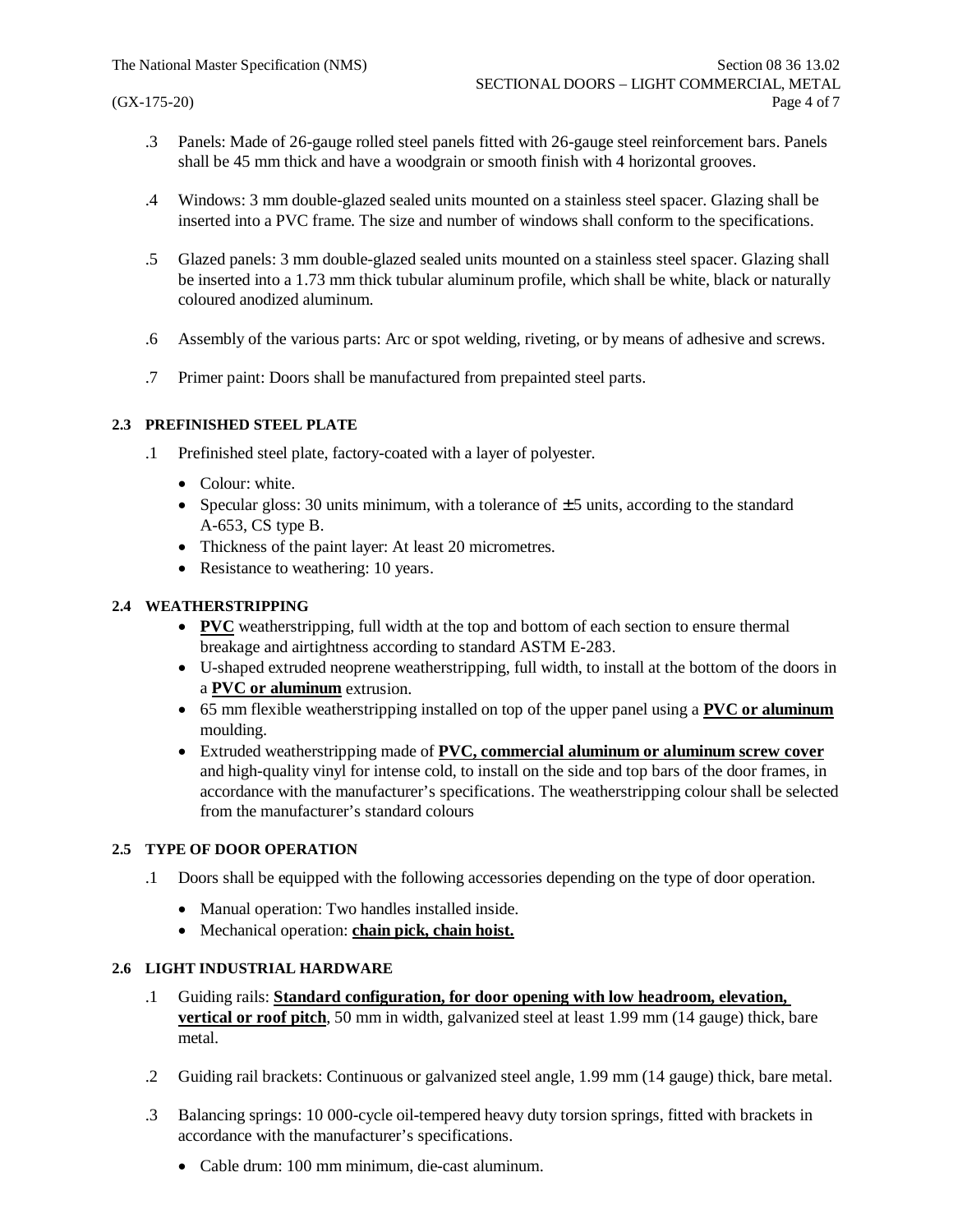- · Shaft: Diameter of **25 mm**, galvanized steel.
- .4 Top roller holders: Galvanized steel, 1.99 mm thick, adjustable.
- .5 Rollers: Hardened steel, oil lubricated, free lateral movement, ball bearing, 50 mm diameter, solid steel bandage.
- .6 Hinges: Heavy duty, single or double, galvanized steel, 1.99 mm thick (gauge 14), in accordance with the manufacturer's specification.
- .7 Cable: Aircraft cable, galvanized steel, 4 mm diameter minimum, in accordance with the manufacturer's specifications.
- .8 Reinforcements: Doors 3708 mm and over shall be provided with horizontal reinforcement bars. The type of reinforcement bar will depend on the door's width. Consult the engineering department in order to comply with deflection standards.
- .9 Precision bearing: High-quality ball bearing for doors over 300 kg or more than 50 000 cycles.
- .10 Pusher springs.
- .11 Rail guards: Height of 1524 mm, shaped steel plate approximately 5 mm thick.
- .12 101 mm diameter exhaust port.
- .13 Safety device that immobilizes door upon detection of a cable break when closing the door; maximum load of 450 kg.
- .14 Steel caps, 20 gauge, 1.06 mm.

## **2.7 ELECTRIC DOOR OPENERS**

- .1 Electric door openers: With driving shaft, **central or side** mounting.
- .2 Electric motors, control devices, remote control stations with push buttons, relays and other electrical devices: CSA-approved, in a CSA-type enclosure.
- .3 Electrical power supply: **120 V**, 1 phase, 60 Hz.
	- Motor:  $\frac{1}{2}$  hp.
- .4 Control devices comprising a built-in motor reversing switch, a thermal protection device against overloads, and a push button, as appropriate.
- .5 Control devices:
	- Remote control stations with push buttons: Surface-mounted, with push buttons identified as OPEN-STOP-CLOSE, SECURITY LOCKOUT.
- .6 Manual operation of doors equipped with a door opener with a driving shaft
	- · A device, operated from the ground, shall allow for the disengagement of the opener's driving shaft and the manual operation of the door in case of failure of the power supply.
	- The door opener shall include the following: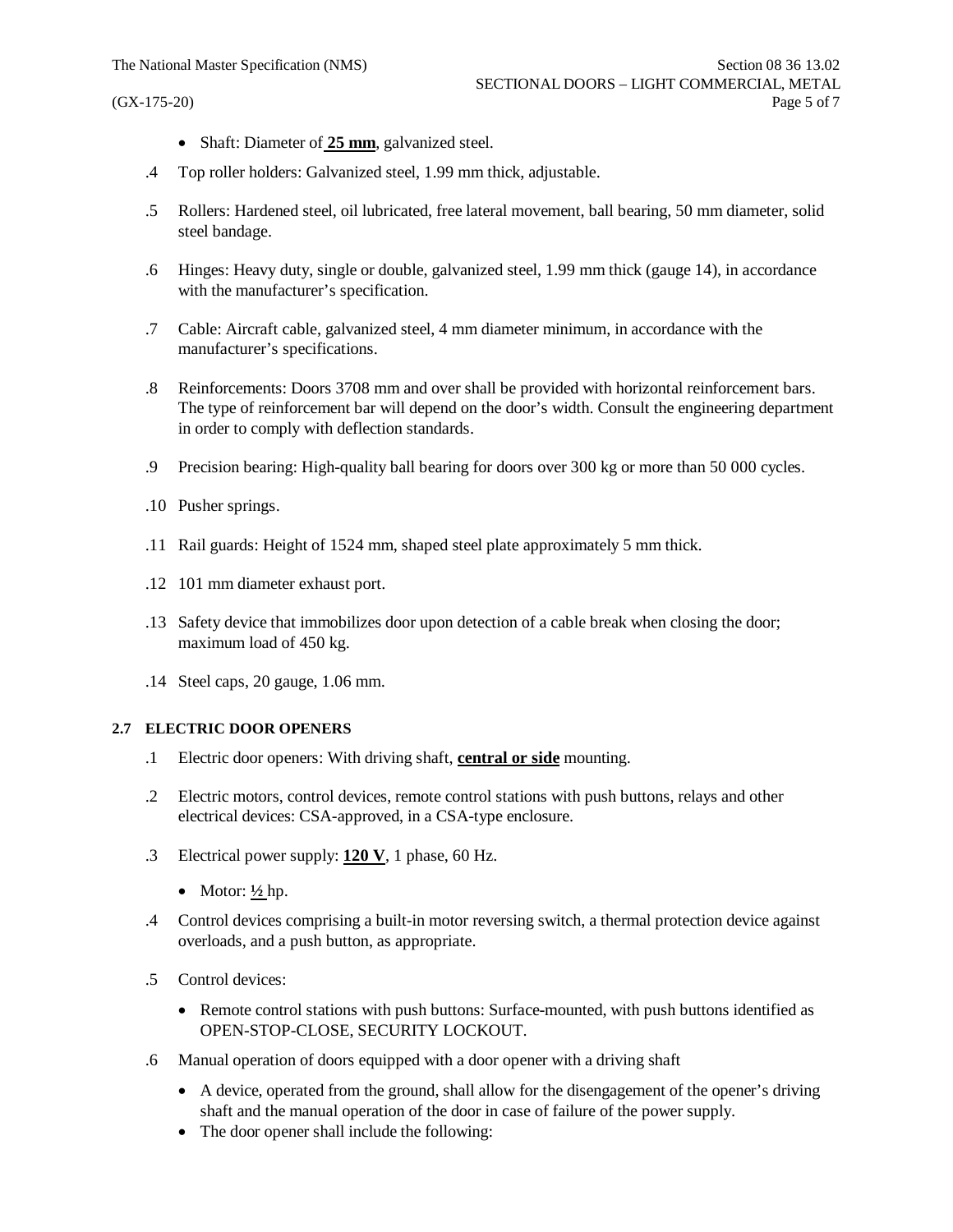- .1 A lock switch that cuts the power supply as long as the door opener is in manual operation mode.
- .2 Remote transmitter.
- .7 Manual operation of doors equipped with a central door opener
	- The door opener must be connected to the door via a device that allows for quick uncoupling in case of failure of the power supply.
- .8 Automatic switch-on and switch-off lighting fixtures, equipped with a timer.
- .9 Door operating speed: 300 mm/s.
- .10 Control transformers: For 24 VAC control voltage.
- .11 Mounting brackets: Galvanized steel, thickness and dimensions that meet the installation requirements.

## **PART 3. IMPLEMENTATION**

## **3.1 MANUFACTURER'S INSTRUCTIONS**

.1 Compliance: Comply with the manufacturer's written requirements, recommendations and specifications, including technical bulletins and installation instructions provided in the product catalogs and on packaging cartons, as well as indications found on specification sheets.

#### **3.2 INSTALLATION**

- .1 Install doors and related hardware parts according to the manufacturer's instructions.
- .2 Secure rails and door openers properly and fix the brackets to the load-bearing framework.
- .3 If necessary, touch up the areas where the galvanized finish has been damaged during assembly with primer.
- .4 Install electrical motors, control devices, control stations with push buttons, relays and other electrical equipment required for the operation of the doors.
- .5 Lubricate springs and adjust moving parts to ensure smooth operation of doors.
- .6 Adjust weatherstripping to ensure proper weathertightness.
- .7 Adjust doors to ensure smooth operation.

#### **3.3 CLEANING**

- .1 Once the installation of doors is completed, clean the site to remove all dirt and debris resulting from construction work.
- .2 Remove all traces of paint, caulking, epoxy resin and filler. Clean the doors.
- .3 Clean glazing with a nonabrasive approved cleaning product.